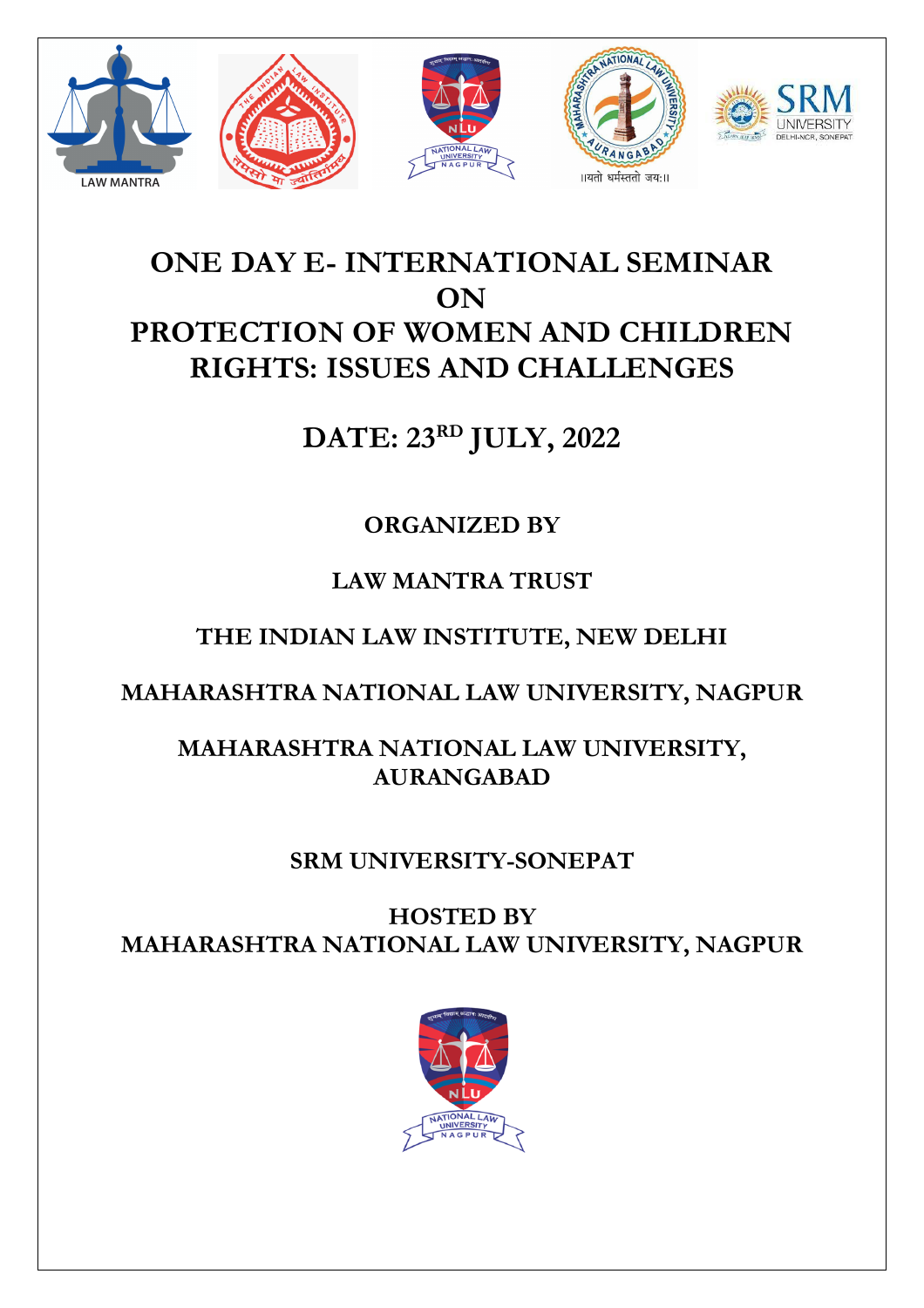#### **BOARD OF PATRONS**

### **PROF. (DR.) PARAMJIT SINGH JASWAL VICE-CHANCELLOR SRM UNIVERSITY, SONIPAT**

### **PROF. (DR.) VIJENDER KUMAR VICE-CHANCELLOR, MAHARASHTRA NATIONAL LAW UNIVERSITY, NAGPUR**

**PROF. (DR.) MANOJ KUMAR SINHA DIRECTOR THE INDIAN LAW INSTITUTE, NEW DELHI**

### **PROF. DR. K. V. S. SARMA VICE-CHANCELLOR, VICE-CHANCELLOR, MAHARASHTRA NATIONAL LAW UNIVERSITY, AURANGABAD**

### **MR. KISHOR KUMAR MISHRA PRESIDENT, LAW MANTRA TRUST**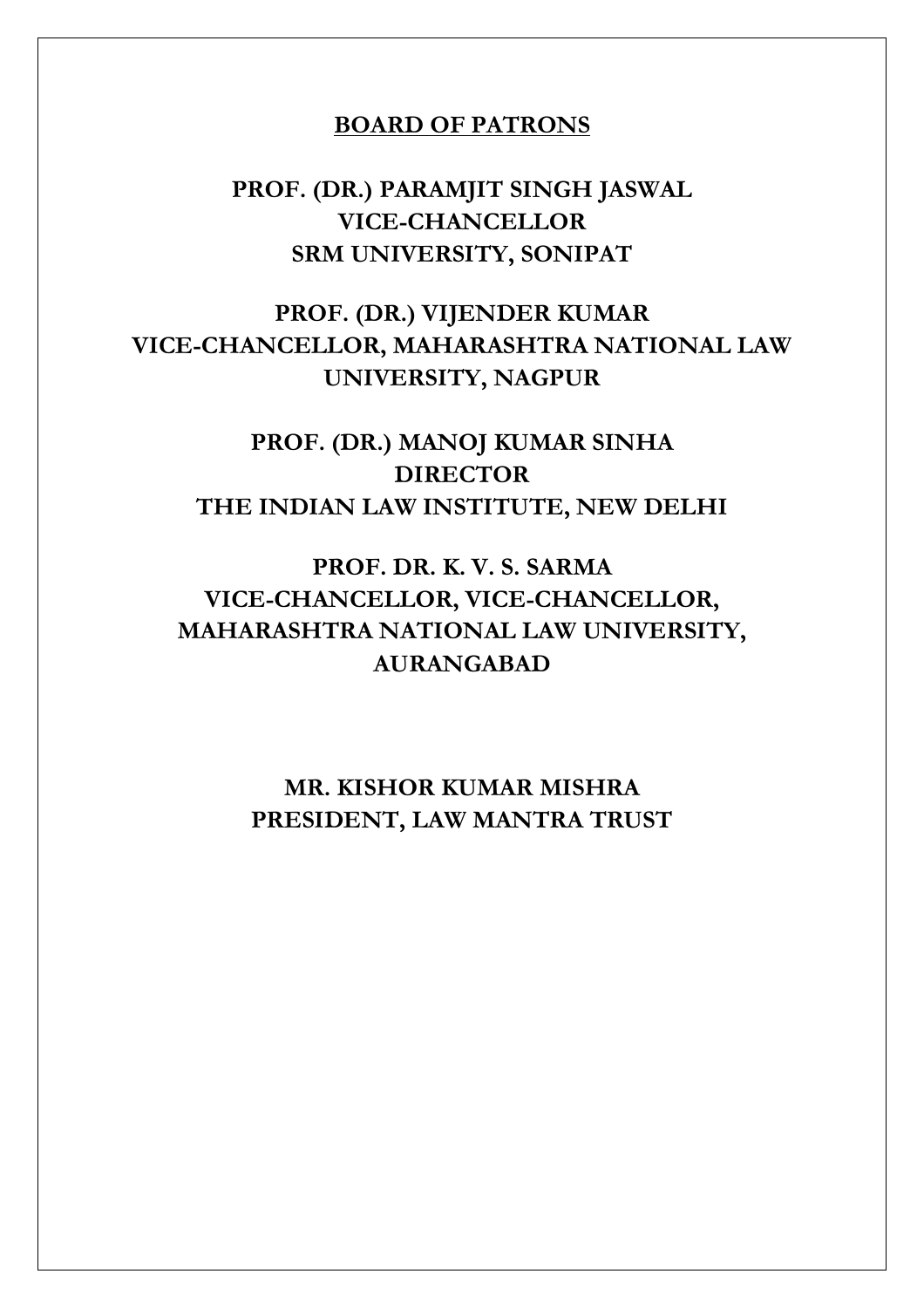#### **About the Organisers**

**About Law Mantra Trust:** "Law Mantra" (headquarters New Delhi) (Registration No 150 in Book No.4 Vol No 3, 603 0f 2018) is not for profit organization running for the purpose of enhancing legal academics and legal awareness in the society and in the practice of the same. Law Mantra is a registered society under the Indian Trust Act, 1882 whose members are leaders and members from the legal fraternity, other professions with a nexus to conflict resolution, academics and experts from various fields who are committed to resolve conflicts and disputes using innovative mechanisms and methods such as Mediation, Conciliation, Negotiations and Arbitration. Law Mantra is a body of Jurists, Advocates, Academicians and Students running for the purpose of enhancing legal academics and legal awareness in the society and in the practice of the same.

**About The Indian Law Institute, New Delhi:** The Indian Law Institute [ILI] – set up on 27th December, 1956 is an International Center for advanced socio-legal research and has done significant work in the field of legal research, education and training. It has made notable contributions in the legal arena. Besides performing an important advisory role in fostering empirical research and making law as an instrument of social engineering, it undertakes research on current legal issues. The Institute is an autonomous body registered under the Societies Registration Act XXI of 1860 No. S. 1049 of 1956-57. It was formally inaugurated by the first President of India Dr. Rajendra Prasad on December 12, 1957 at the Central Hall of Parliament, New Delhi in the presence of the first Prime Minister of India Pt. Jawaharlal Nehru, Hon'ble Mr. Justice S.R. Das, the then Chief Justice of India and late Dr. K.M. Munshi the then Executive Chairman of the Institute and Prof. L.R. Siva Subramanian the then Dean, Law Faculty of Delhi University. Pt. Nehru welcomed the formation of the Institute as necessary and important and said that he would take the liberty to pay tribute and homage to the law and the men of the law and further remarked that he had no doubt that the Institute would perform an essential task in the development of a welfare state.

**About Maharashtra National Law University, Nagpur:** Maharashtra National Law University Nagpur (MNLU) (also known as National Law University, Nagpur or NLU Nagpur) is a National Law University and a public law institution established by the government through a public enactment as the Maharashtra National Law University Act (Maharashtra Act No. VI of 2014). The university is the 19th National Law University established in India and is located in the Orange City of Nagpur, Maharashtra.

**Maharashtra National Law University, Aurangabad:** Maharashtra National Law University, Aurangabad (MNLU Aurangabad, MNLUA) is a National Law University in Aurangabad, Maharashtra, India. It was established in 2017 by the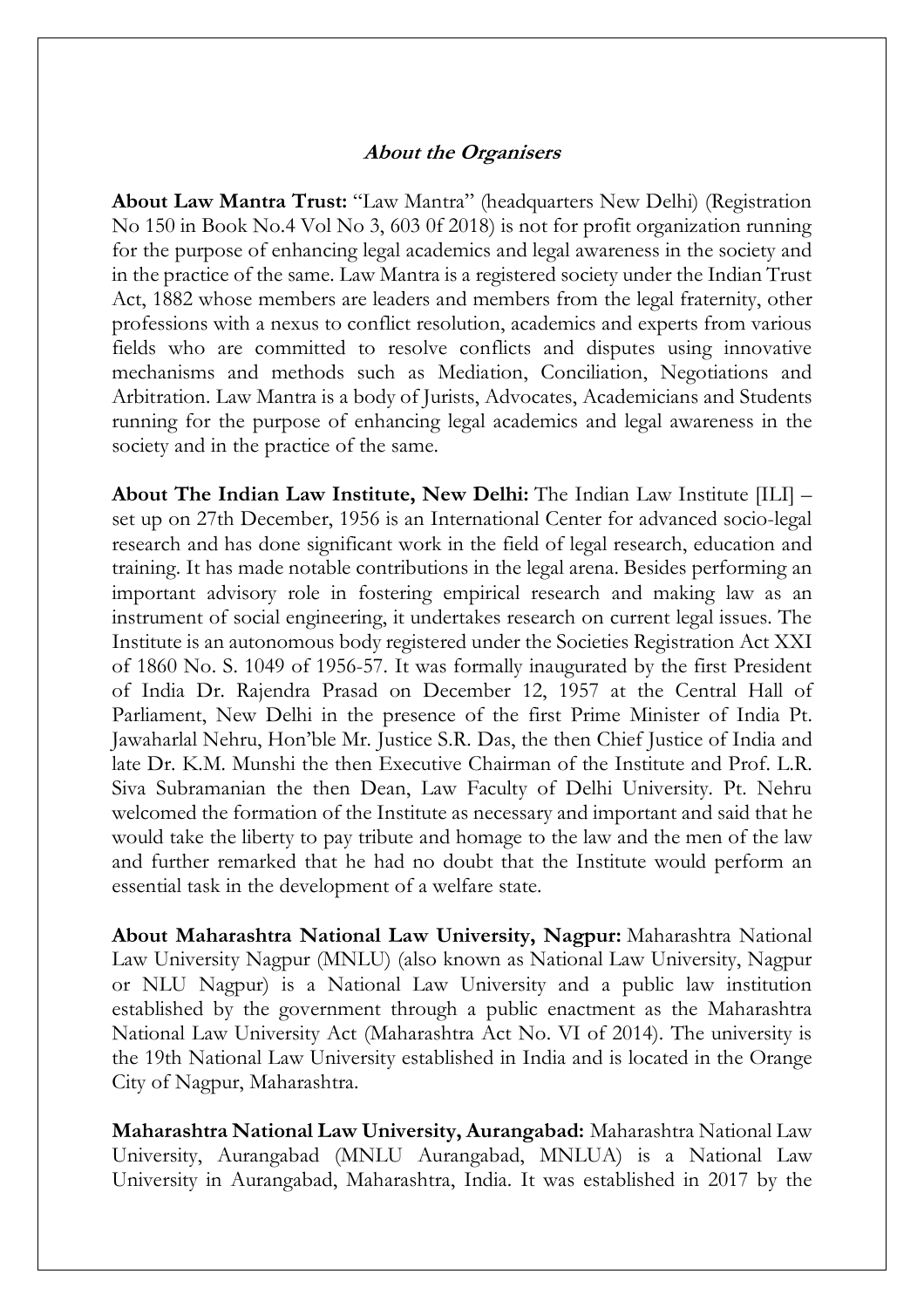Government of Maharashtra, the third and final university to be installed through the Maharashtra National Law University Act, 2014 following Maharashtra National Law University, Mumbai and Maharashtra National Law University, Nagpur, the 21st National Law University in India. The Chancellor of the university is Hon'ble Shri. Justice A. M. Khanwilkar, Judge, Supreme Court of India New Delhi and the Vice-Chancellor is Prof. (Dr.) K. V. S. Sarma.

**About SRM University, Haryana**: SRM University, Haryana (SRMH), also known as SRM University, Delhi-NCR, Sonepat, is a private university located at the Rajiv Gandhi Education City in Sonepat, Haryana, India. The university was established in 2013 by the SRM Institute of Science & Technology Trust (SRM IST Trust), Chennai through The Haryana Private Universities (Amendment) Act, 2013. The university is part of the SRM Educational Group which also includes the parent deemed university, SRM Institute of Science and Technology, headquartered in Chennai, and another private university, SRM University, Sikkim, among other institutes.

#### **Concept Note:**

The twenty- first century increasingly marks the free movement of merchandise and capital across national boundaries, with all countries bound together by global markets. The rapid growth of private capital flows over the past decade, presents an opportunity for poor and developing countries to access a global pool of savings, technology and management skills; but at the same time it presents new policy challenges in terms of securing sustainable development and poverty reduction.

Globalization has powerful economic, political, cultural and social dimensions as, on one hand, it has opened up enormous opportunities; but on the other hand, it has not been able to spread these opportunities equitably among all social strata.

This has resulted, in several cases and especially in developing countries, in a renunciation of state responsibility or the retreat of the state from the provision of public service towards the welfare of its disadvantaged citizens like women and children.

There is a clear need to examine globalization and its impact from a women and child rights perspective. This special issue will critically re-examine the current theory, law, policy and practice of women and child rights and the potential for more women and child sensitive globalization. There is in particular the need to consider the potential for concurrent action on domestic and international fronts, comprising policy changes, specific child- focused programmes, and child sensitive laws and initiatives. In this respect the Convention constitutes a benchmark, yet it is also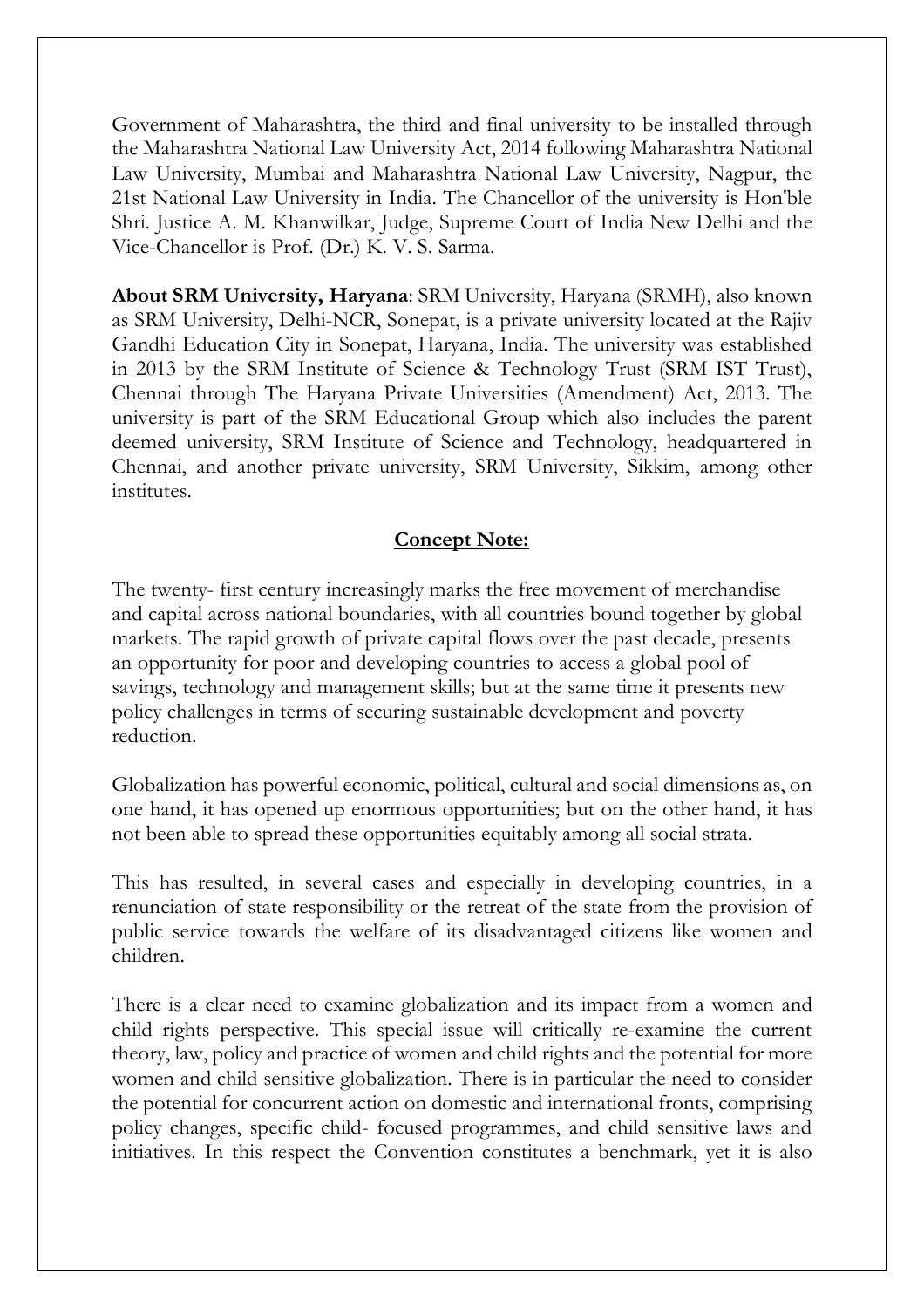necessary to question whether the Convention and its implementation produce social justice for children.

#### **Objective**

To provide a platform for stakeholder like organizations working in international and national level, legislatures, civil societies, researchers, practitioners, academicians, activists and policy makers to deliberate and discuss on what is required to build strategies and to address the constraints in inclusive practices towards betterment of the society.

- Promotion of international, comparative and global research, advocacy, law reform and policy initiatives on women and child rights;
- Opening up a global discussion on 'children, development and governance' from a child rights perspective;
- Research, advocacy, education and policy engagement on women and child right;
- To bring together researchers, practitioners, and policymakers to discuss problems, disseminate learning, and share international lessons - learned, existing policy research, and studies on various social protection schemes which, in particular, impact women and children.

#### **Theme**

#### **The Organizing Committee welcomes original papers, relating to, but not limited to the following topics:**

- Child Protection Laws in India.
- Child Protection Laws and Role of NHRC and other agencies.
- Specific issues with regard to protection of children in India.
- Protection of Children: International Laws framework.
- Sexual Harassment at Work Place.
- Women empowerment and domestic violence.
- Cyber Space and Women.
- Reproductive Technologies and Rights of Women.
- Eve- teasing, Molestation, Sexual Abuse and Rape.

Above mentioned topics are not exhaustive but other topics can be also accommodated if it's in line with agriculture law.

#### **Procedure for Submission of Abstracts:**

- a) Abstract (of about 250 words) should be sent as an attachment in a word file. Abstracts will be peer reviewed before they are accepted.
- b) The following information, in the given format, should be send along with the Abstract: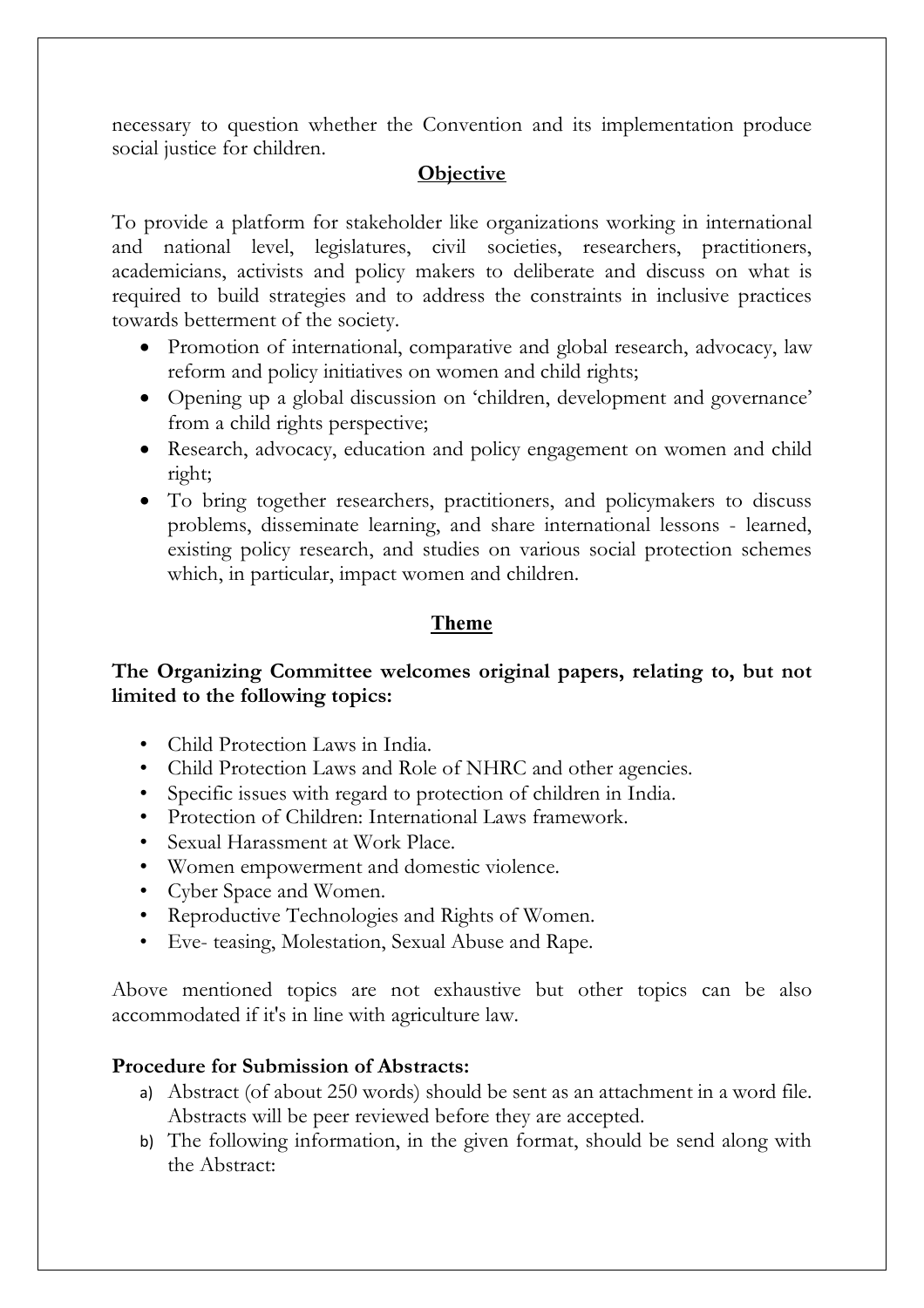- c) Name of the Participant, Official Designation/Institution Details, Address and Email id, Title of Abstract
- d) Submit your abstract to **seminarnlus@gmail.com**

#### **Guidelines for Paper Submission:**

- a) The title of the paper should be followed by Name, Designation, Name of the Organization / University / Institution and Email address. It is mandatory to mention Email address, as all future correspondence will be through it;
- b) Name and details of Co-author, if any;
- c) Chapter: Chapter should be in Times New Roman 12 point font and double spaced. Main Title should be in full capitals, bold and centered 12 point font. Sub-titles should be in sentence case, bold and 12 point font. Author's names should be in small capitals and centered 12 point font Footnotes should be in Times New Roman 12 point font;
- d) Citation Format: Please use footnotes rather than endnotes. Footnotes should conform to The Indian Law Institute, New Delhi Style;
- e) Submission of the abstract: A covering letter with the name(s) of the author(s) and address, designation, institution/affiliation, the title of the manuscript and contact information (email, phone, etc.) is compulsory to submit. All submissions must contain an abstract of not more than 300 words with 5 Minimum Keywords;
- f) Originality of Manuscripts: All the contributions should be the original work of the contributors and should not have been submitted for consideration in any other Publication. Any plagiarized work will be out-rightly rejected;
- g) Copyright: The contributions presented to and accepted for publication and the copyrights therein shall be the Intellectual Property of Law Mantra;
- h) The title of the Chapter should be followed by Name, Designation, Name of the Organization / University / Institution and Email address. It is mandatory to mention Email address, as all future correspondence will be through it;
- i) Name and details of Co-author, if any;
- j) The paper should be typed in MS WORD format (preferably 2007 or 2010);
- k) The paper must be in single column layout with margins justified on both sides;
- l) The length of paper should not be below 4,000 words (including footnotes) and Should not Exceed more than 10,000 (Including Footnotes).

#### **Publication Opportunity**

Selected will be published in book bearing ISBN, International Journal of Legal Research and Governance (Print Journal) bearing ISSN and Law Mantra Journal. (If Paper will be Selected for Publication in Book bearing ISBN, Contributors have to Contact Publisher and will have to pay charge if any one wishes to procure Hard Copy of Book as per bill raised by Publisher ).

#### **REGISTRATION FEE FOR PRESENTATION OF PAPER**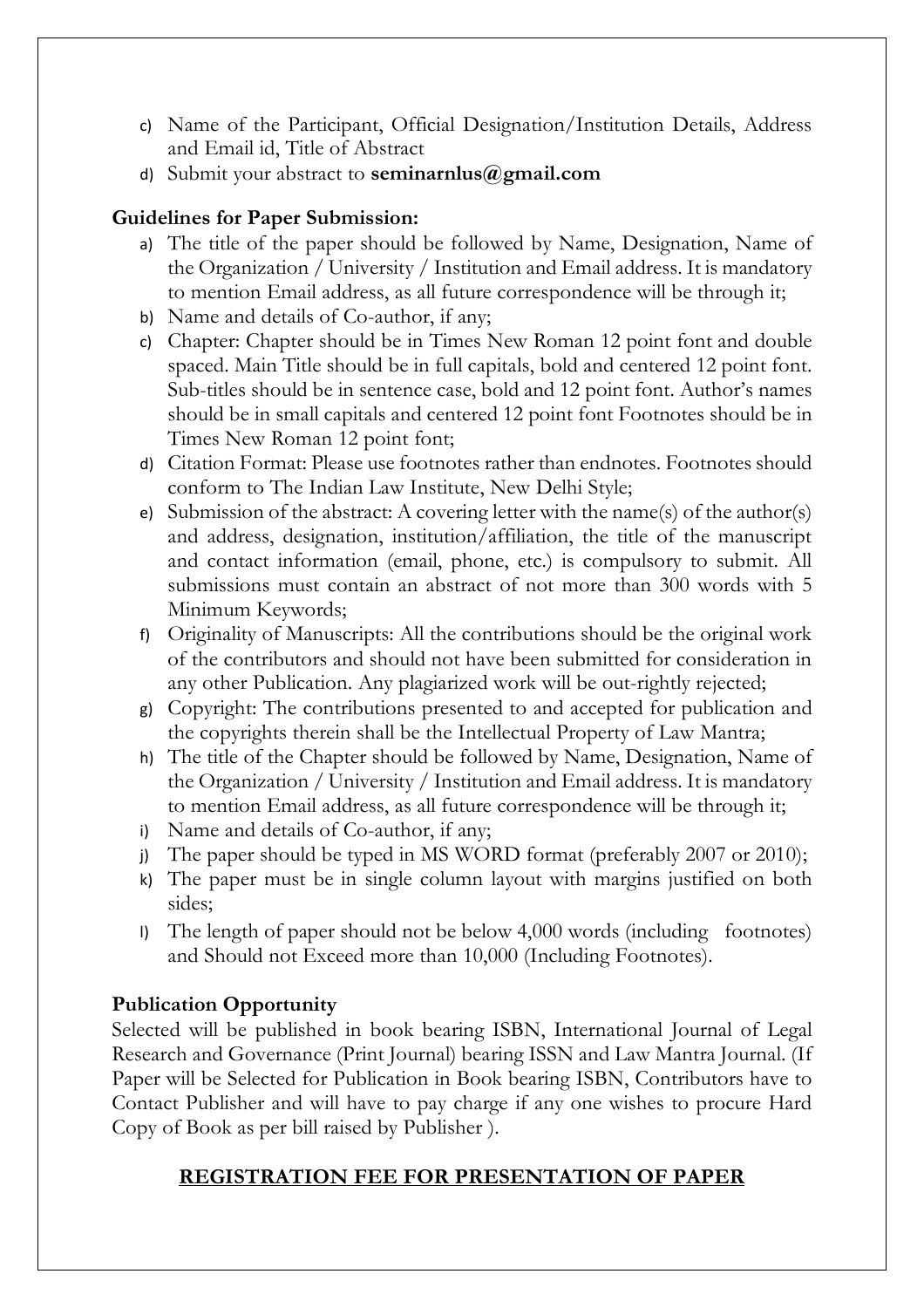| Student                                     | Rs. $700/-$         |
|---------------------------------------------|---------------------|
| Faculty/Professional/Research Scholar/Other | $\text{Rs } 1000/-$ |

**REGISTRATION FEE FOR FOREIGN PARTICIPANTS : NIL**

Both Author and Co-Author have to register seperately.

| Submission of Abstract              | $10^{th}$ July, 2022          |
|-------------------------------------|-------------------------------|
| Confirmation of Abstract Selection  | 12th July, 2022               |
| Registration                        | 18 <sup>th</sup> July, 2022   |
| Submission of Draft Paper (Proposed | $21st$ July, 2022             |
| Paper)                              |                               |
| Seminar Date                        | $23rd$ July, 2022             |
| Submission of Final Paper           | 30 <sup>th</sup> August, 2022 |
| Publication of Selected Paper       | By March, 2023                |

#### **IMPORTANT DATES**

**Who Should Attend?:** Students, Research Scholars/Faculties/Academicians, Corporate Delegates, Business entities, Lawyers.

#### **Rules for the Presentation:**

- No abstract or full paper shall be accepted after the last date of submission respectively;
- Participants/Paper Presenters have to register after the acceptance of abstract with payment of required fees;
- For participation, registration is mandatory on confirmation of the participation. Only registered participants will be allowed to take part in Conference;
- All the registered participants will be provided a participation certificate;
- Event will be hosted through Zoom/Cisco-Webex or any other Online Platform.**;**
- Technical Session will be organized through Google Meet/ Zoom/Cisco-Webex or any other Online Platform**.**

#### **Advisory Cum- Organizing Committee**

- **1. Prof.(Dr.) Himanshu Pandey, Professor of Law, MNLU-Nagpur. (Convenor)**
- **2. Dr. Ashok P. Wadje, Registrar In-Charge and Associate Professor of Law, MNLU-Auragabad. (Member)**
- **3. Dr. Ajay Kumar Verma, Deputy Registrar, The Indian Law Institute, New Delhi. (Member)**
- **4. Dr. Shailedra Kumar, Trustee Law Mantra Trust. (Member)**
- **5. Dr. Bhavna Batra, Director Research, Law Mantra Trust. (Member)**
- **6. Mr. Aditya Mishra, Managing Trustee, Law Mantra Trust. (Member)**